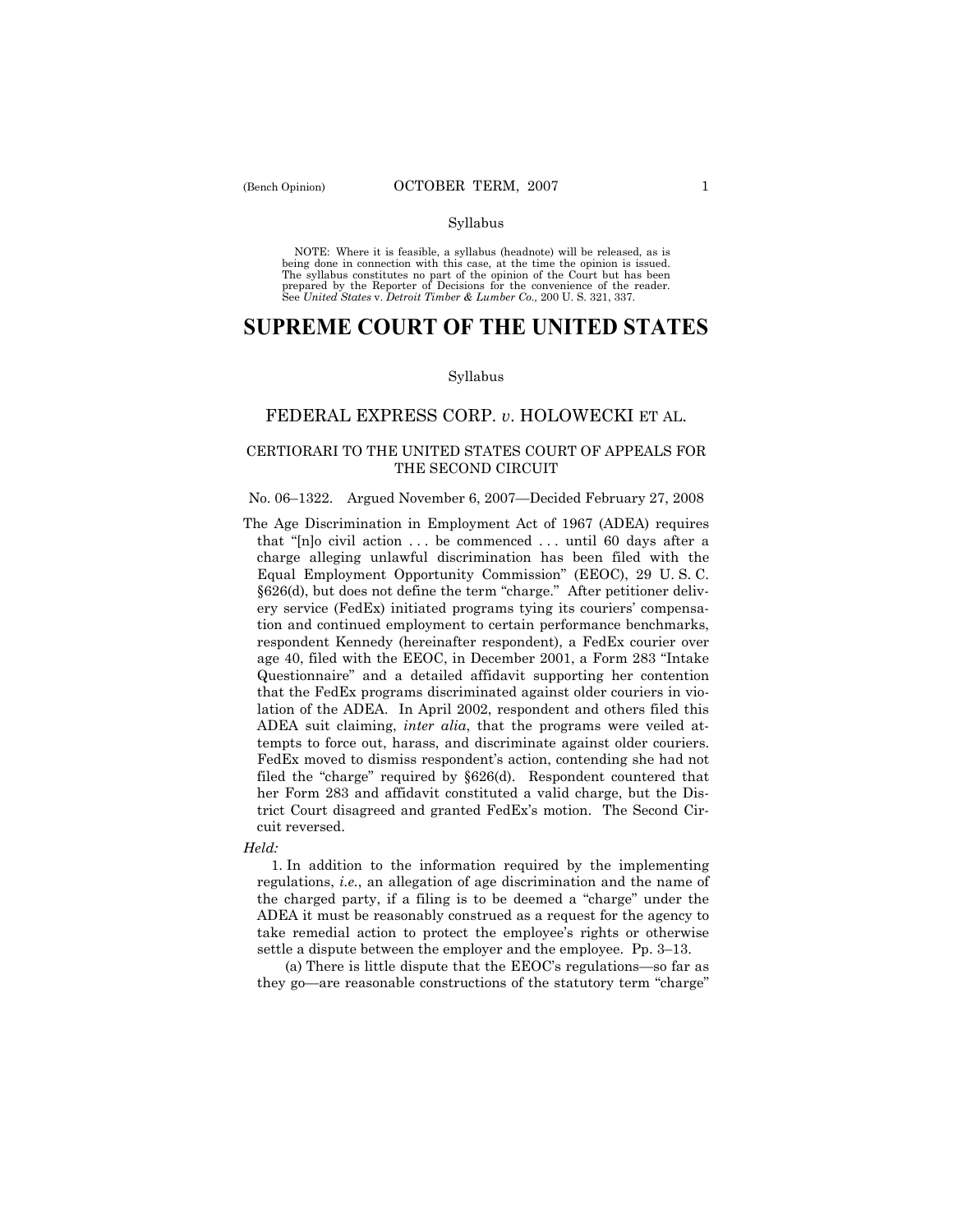and are therefore entitled to deference under *Chevron U. S. A. Inc.* v. *Natural Resources Defense Council, Inc.*, 467 U. S. 837, 843–845. However, while the regulations give some content to the term charge, they fall short of a comprehensive definition. Thus, the issue is the guidance the regulations give. Title 29 CFR §1626.3 says: "charge shall mean a statement filed with the [EEOC] which alleges that the named prospective defendant has engaged in or is about to engage in acts in violation of the Act." Section 1626.8(a) identifies information a "charge should contain," including: the employee's and employer's names, addresses, and phone numbers; an allegation that the employee was the victim of age discrimination; the number of employees of the charged employer; and a statement indicating whether the charging party has initiated state proceedings. Section 1626.8(b), however, seems to qualify these requirements by stating that a charge is "sufficient" if it meets the requirements of §1626.6—*i.e.*, if it is "in writing and . . . name[s] the prospective respondent and . . . generally allege[s] the discriminatory act(s)." That the meaning of charge remains unclear, even with the regulations, is evidenced by the differing positions of the parties and the Courts of Appeals on the matter. Pp. 3–5.

 (b) Just as this Court defers to reasonable statutory interpretations, an agency is entitled to deference when it adopts a reasonable interpretation of its regulations, unless its position is " ' plainly erroneous or inconsistent with the regulation,' " *Auer* v. *Robbins*, 519 U. S. 452, 461. The Court accords such deference to the EEOC's position that its regulations identify certain requirements for a charge but do not provide an exhaustive definition. It follows that a document meeting §1626.6's requirements is not a charge in every instance. The language in §§1626.6 and 1626.8 cannot be viewed in isolation from the rest of the regulations. While the regulations' structure is less than clear, the relevant provisions are grouped under the title, "Procedures—Age Discrimination in Employment Act." A permissible reading is that the regulations identify the procedures for filing a charge but do not state the full contents of a charge. Pp. 5–6.

 (c) That does not resolve this case because the regulations do not state what additional elements are required in a charge. The EEOC submits, in accordance with a position it has adopted in internal directives over the years, that the proper test is whether a filing, taken as a whole, should be construed as a request by the employee for the EEOC to take whatever action is necessary to vindicate her rights. Pp. 6–8.

 (d) The EEOC acted within its authority in formulating its request-to-act requirement. The agency's policy statements, embodied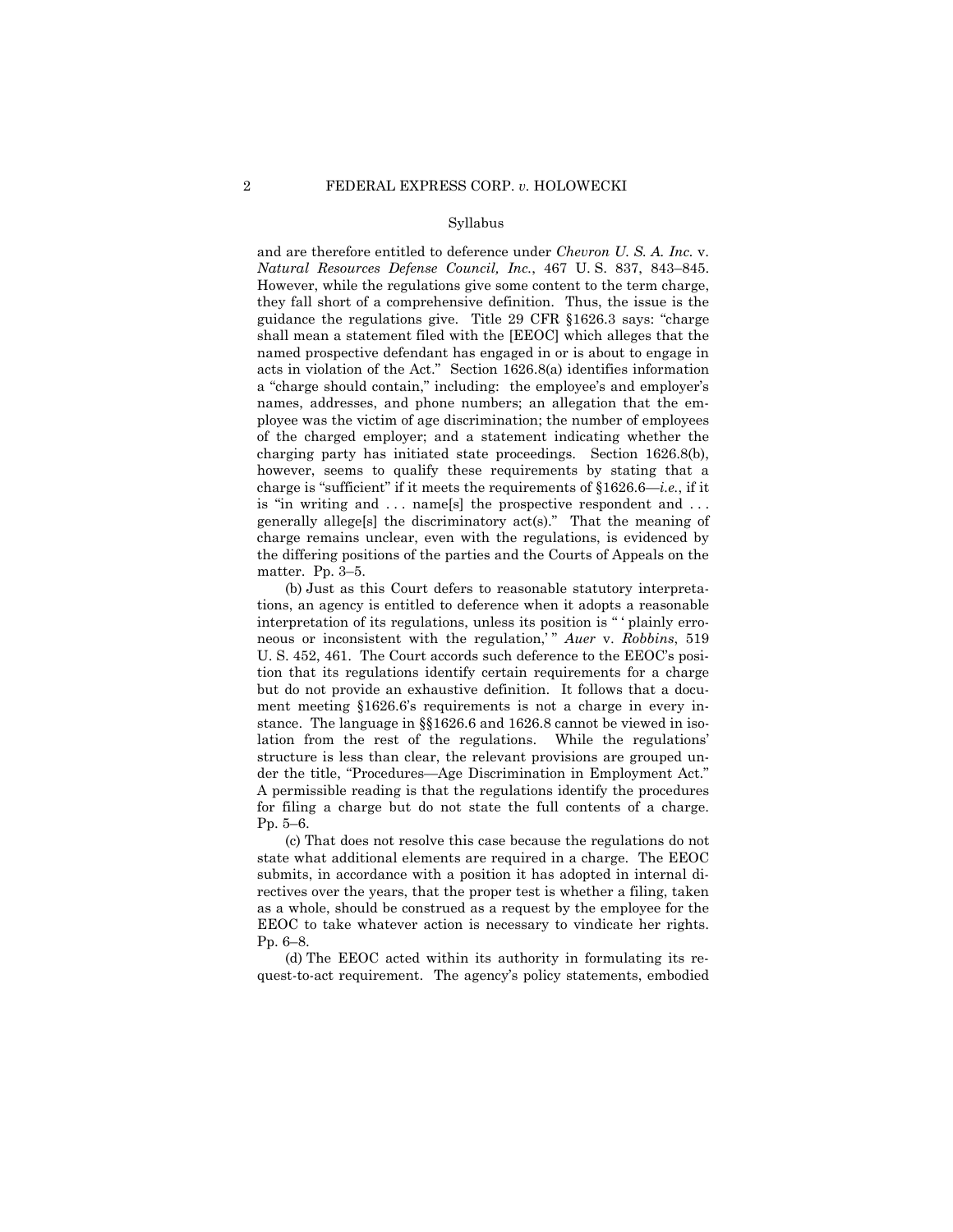in its compliance manual and internal directives, interpret not only its regulations but also the statute itself. Assuming these interpretive statements are not entitled to full *Chevron* deference, they nevertheless are entitled to a "measure of respect" under the less deferential standard of *Skidmore* v. *Swift & Co.*, 323 U. S. 134, see *Alaska Dept. of Environmental Conservation* v. *EPA*, 540 U. S. 461, 487, whereby the Court considers whether the agency has consistently applied its position, *e.g., United States* v. *Mead Corp.*, 533 U. S. 218, 228. Here, the relevant interpretive statement has been binding on EEOC staff for at least five years. True, the agency's implementation has been uneven; *e.g.,* its field office did not treat respondent's filing as a charge, and, as a result, she filed suit before the EEOC could initiate conciliation with FedEx. Such undoubted deficiencies are not enough, however, to deprive an agency that processes over 175,000 inquiries a year of all judicial deference. Moreover, the charge must be defined in a way that allows the agency to fulfill its distinct statutory functions of enforcing antidiscrimination laws, see 29 U. S. C. §626(d), and disseminating information about those laws to the public, see, *e.g.,* Civil Rights Act of 1964, §§705(i), 705(g)(3). Pp. 8–12.

 (e) FedEx's view that because the EEOC must act "[u]pon receiving . . . a charge," 29 U. S. C. §626(d), its failure to do so means the filing is not a charge, is rejected as too artificial a reading of the ADEA. The statute requires the aggrieved individual to file a charge before filing a lawsuit; it does not condition the individual's right to sue upon the agency taking any action. Cf. *Edelman* v. *Lynchburg College*, 535 U. S. 106, 112–113. Moreover, because the filing of a charge determines when the ADEA's time limits and procedural mechanisms commence, it would be illogical and impractical to make the definition of charge dependent upon a condition subsequent over which the parties have no control. Cf. *Logan* v. *Zimmerman Brush Co.*, 455 U. S. 422, 444. Pp. 12–13.

 2. The agency's determination that respondent's December 2001 filing was a charge is a reasonable exercise of its authority to apply its own regulations and procedures in the course of the routine administration of the statute it enforces. Pp. 13–17.

 (a) Respondent's completed Form 283 contained all the information outlined in 29 CFR §1626.8, and, although the form did not itself request agency action, the accompanying affidavit asked the EEOC to "force [FedEx] to end [its] age discrimination plan." FedEx contends unpersuasively that, in context, the latter statement is ambiguous because the affidavit also stated: "I have been . . . assur[ed] by [the EEOC] that this Affidavit will be considered confidential . . . and will not be disclosed . . . unless it becomes necessary . . . to produce the affidavit in a formal proceeding." This argument reads too much into